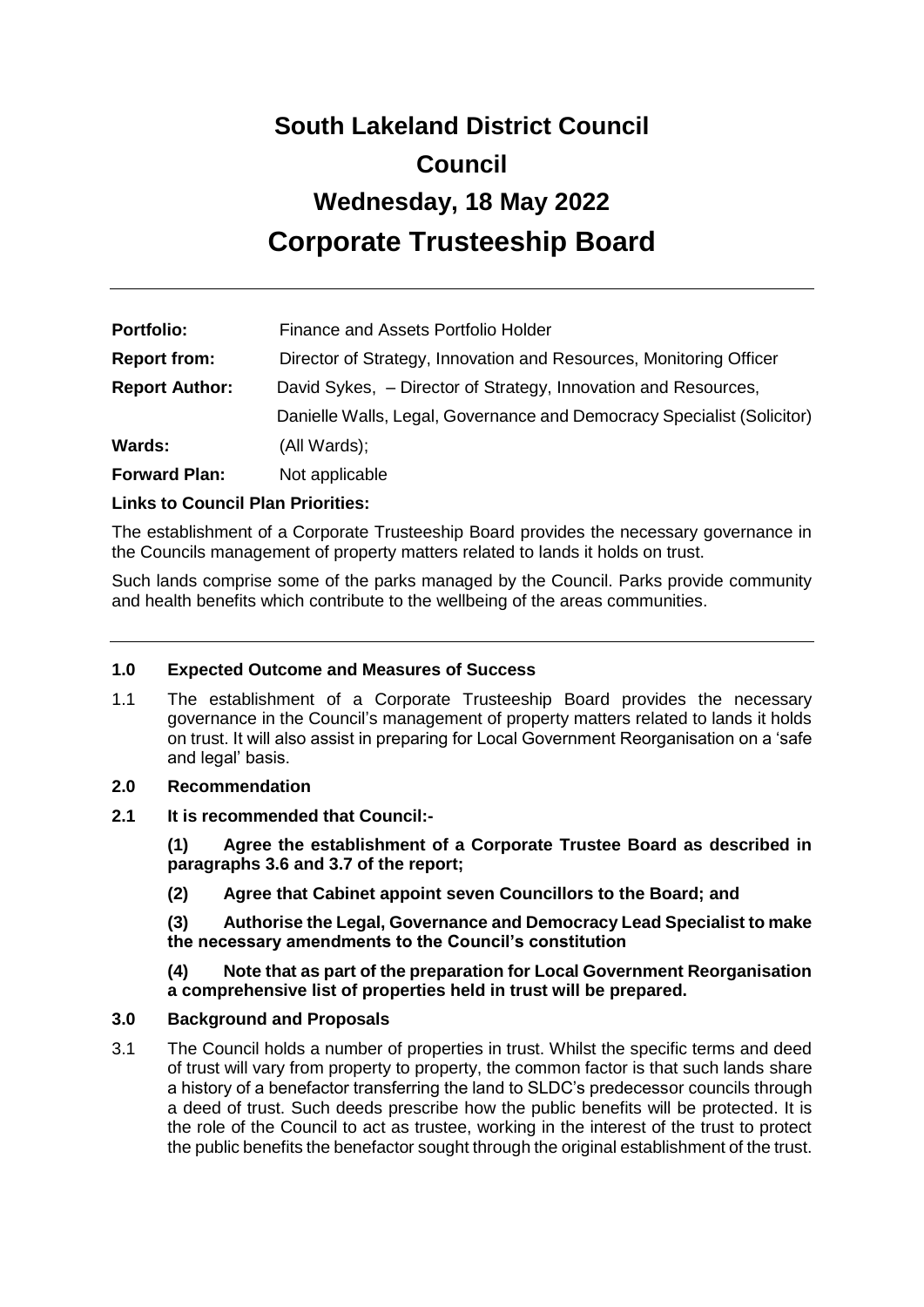- 3.2 Examples of land which the Council holds on trust include Rothay Park, Ambleside; Longlands, Bowness (the responsibilities for which are in process of being transferred to Windermere Town Council) and Queens Park, Windermere. A review of the Council's property titles is proceeding to identify all such properties. This is beneficial in providing clarity on tenure of the Council's estate for the Local Government reorganisation process.
- 3.3 In all cases, the Council acts as a corporate trustee and as such the Council carries the risks of the liabilities associated with the property and public use. There are no requirements for Council members or officers to be named and act as personal trustees.
- 3.4 The Council's practice to date has been for the Cabinet to consider and determine any matters related to change in the holding of the trust land. Reports would indicate that the land was held in trust. However, this approach does not clearly differentiate when the decision maker has to act in the interests of the Council and the interests of the trust. For example, when considering a disposal of land or part of land held in trust, the decision maker must do so acting solely in the interests of the trust and not the wider interests of the Council.
- 3.5 The general nature of the trusts are that they are small and without significant revenue streams to fund their maintenance. Accordingly, the Council applies General Fund resources to the management and repair of the properties, including, for example, play infrastructure. It continues to be the case that the Council will exercise executive decision making on matters to do with provision and management of facilities on the trust land and their maintenance.
- 3.6 The proposal is to establish a Corporate Trusteeship Board to determine matters related to the management of the lands held in trust which have a bearing on the purpose the benefactor established the trust. Examples of the type of decision would be: To consider the disposal of the land or any part of the land; to consider extending or reducing the areas of the trust land used for particular purpose (e.g. play areas); or the transfer of trusteeship to another body.
- 3.7 It is the case that the need for such decisions are infrequent. For the expediency of establishing and conducting a Board, it is proposed that Cabinet be given authority to appoint Councillors to the Board and that in practice, these appointments be made from within the current membership of the Cabinet. This would enable agenda meetings of the Board to be held on the rising of the Cabinet. The Board would adopt rules of procedure similar to the Cabinet unless the trust deed specifies otherwise.
- 3.8 If Council approve the proposal, it is further recommended that authority to introduce necessary amendments to the Council's constitution is given to the Legal Governance and Democracy Lead Specialist.

# **4.0 Appendices Attached to this Report**

| <b>Appendix No.</b> | <b>Name of Appendix</b> |
|---------------------|-------------------------|
| None                |                         |

# **5.0 Consultation**

5.1 This is a required procedural matter for the consideration of the Council. No consultation has been required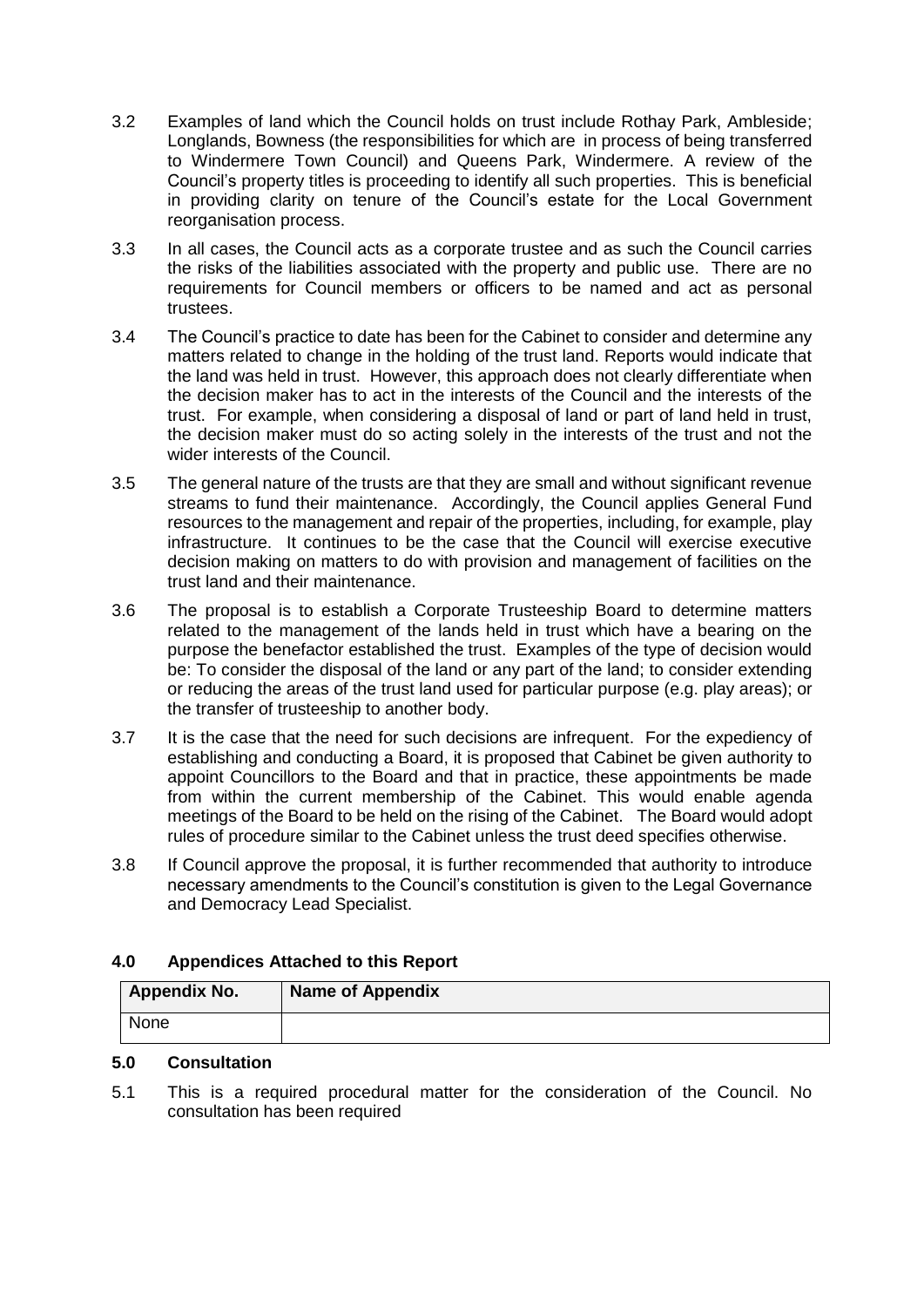# **6.0 Alternative Options**

6.1 There is an option not to establish a Corporate Trusteeship Board and continue any decision making through the existing practice at Cabinet. However, this approach does not clearly differentiate the respective roles of Cabinet and Corporate Trustee, can risk decision making on inappropriate grounds and may lead to risk of challenge of decisions. It would also not realise a benefit of clarity for the LGR process. This option is not recommended.

# **7.0 Implications**

# **Financial, Resources and Procurement**

7.1 There are no financial implications of establishing a Corporate Trusteeship Board.

# **Human Resources**

7.2 There are no human resources implications of establishing a Corporate Trusteeship Board.

# **Legal**

7.3 Many local authorities act as sole trustees of local charities - especially charities for recreational or educational purposes. Local Authorities are empowered by section 139 of the Local Government Act 1972 to receive and hold gifts on charitable trusts.

In order to be a charity, a body must be established for exclusively charitable purposes. It cannot be established to further the purposes of some non-charitable body such as the local authority itself. Local authorities and charities often both have close interests in local topics. The charity needs to be independent of the local authority in the sense that decisions about the administration and operation of the charity need to be taken solely in the interests of the charity, with a view to furthering its charitable purposes, and for no other purpose.

Where the Council holds land on trust for a charitable trust, land is held by the Council as a sole corporate trustee. In this role the Council needs to create a structure covering how decisions relating to its position as charitable trust will be made. This must be separate from the Council's own interests/business and be solely in the best interests of the charitable trust. How this independence is established and maintained is something to consider. The proposed establishment of a Corporate Trusteeship Board would provide a mechanism for independent decisions to be made on behalf of the Council, outside of Council business and would ensure that decisions are made in the interests of the charity/trust .

Members of the Corporate Trusteeship Board will not be charity trustees themselves; they would be acting as the agents of the charity trustee (namely South Lakeland District Council) and therefore would not face any potential personal liability. Some decisions are to be delegated to Corporate Trusteeship Board in line with Terms of Reference/Scope of Delegation (to be agreed) and some decisions could be retained by the Council itself as trustee. But at all times, the Council would continue to be the sole charity trustee, acting as a corporate trustee.

# **Health and Sustainability Impact Assessment**

- 7.4 Have you completed a Health and Sustainability Impact Assessment? No
- 7.5 If you have not completed an Impact Assessment, please explain your reasons: This is a procedural and governance matter and does not have an impact on the public benefits derived from the provision and management of lands held in trust.

# **Equality and Diversity**

7.6 Have you completed an Equality Impact Analysis? No